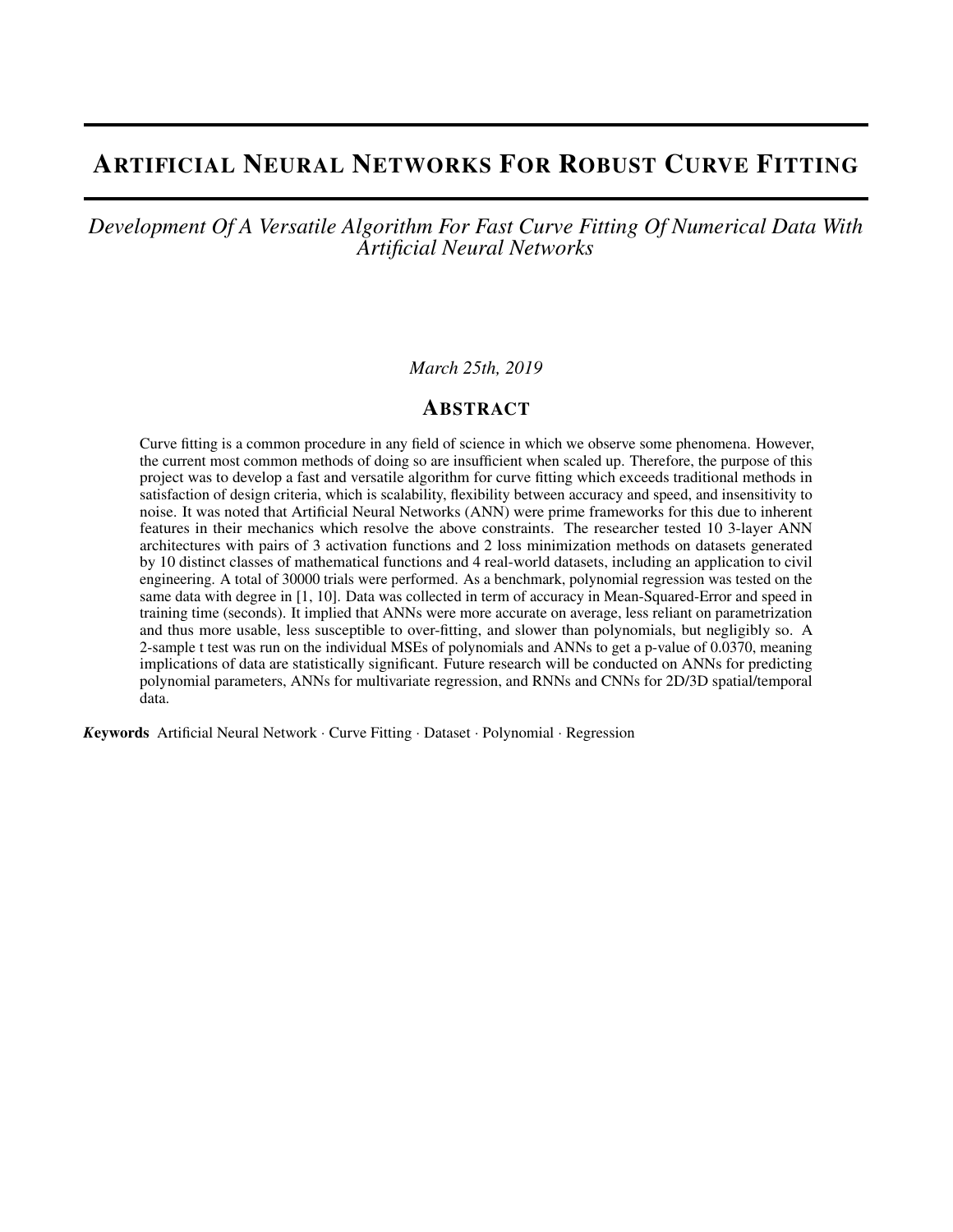# 1 Introduction

Curve Fitting is the process of constructing a function which well estimates the relationship between variables in a data set. It holds applications in any field of study in which we graph and analyze numerical data, and plays a particularly important role in engineering science and physical analysis. Usually it is accomplished by defining some cost (also error, loss, or objective) function and then using a method to minimize it.

A very famous approach to curve fitting is through Polynomial Regression: finding the optimal choices of the coefficients of a polynomial of a pre-specified degree by solving a matrix equation of its components to minimize the Mean-Squared-Error (MSE). When applied to large or complex datasets, such methods are known to react strongly to outliers and succumb to the effects of overfitting. These problems are exacerbated when considering multivariate datasets as it is difficult to determine the data complexity and therefore the order of the optimal polynomial model. As the vast majority of real world phenomena are controlled by multiple factors, the data collected from them is indeed multivariate, and polynomials are thus poor predictors of real-world phenomena.

There do exist iterative algorithms for the minimization of the cost function aforementioned, but they are generally computationally intensive and consequently slow. In addition, they sometimes require human intervention for an initial guess to ensure that the model converges to a correct solution. This raises considerable interest in a versatile algorithm to automate curve fitting which can quickly process large amounts of data, or deal with data in real-time.

In this project we use Artificial Neural Networks (ANNs) as a new technique of determining functional parameters which minimize the value of a cost function, with respect to some dataset. This approach is superior in the sense that it can be applied to large or multivariate datasets, or process data in real time with minimal deviation from a predefined framework, and for that reason it has a remarkably high versatility, and therefore usability. Furthermore, for applications involving intensive computational work, ANNs can be incorporated into special hardware that can harness their hierarchical structures to achieve very fast processing speeds.

# 2 Background Research

# 2.1 A Brief Introduction To The Artificial Neural Network

Artificial Neural Networks (ANNs) are computational systems loosely modeled after the networks of neurons in the animal brain. Their versatility and ability to solve problems not easily able to be expressed algorithmically comes from the fundamentally different way they approach problems. Examples of these problems include, but are not limited to

- Image Recognition and Classification
- Function Modeling and Curve Fitting
- Image Restoration
- Language Translation
- Voice Synthesis and Recognition

A notable similarity among these five problems is that they are all non-trivial pattern recognition problems. In this project we investigate Artificial Neural Networks as they relate to the preantepenultimate point on this list, Function Modeling and Curve Fitting.

# 2.2 Artificial Neurons

An Artificial Neural Network is simply a network of **artificial neurons**, divided into various **layers**. There are two major types of neurons: perceptrons and sigmoid neurons.

### 2.2.1 Perceptrons

Perceptrons are the simplest types of neurons, they receive binary inputs and produce a binary output. To compute this output we introduce weights, real numbers signifying the strength of the effect of a particular input on the perceptron's output.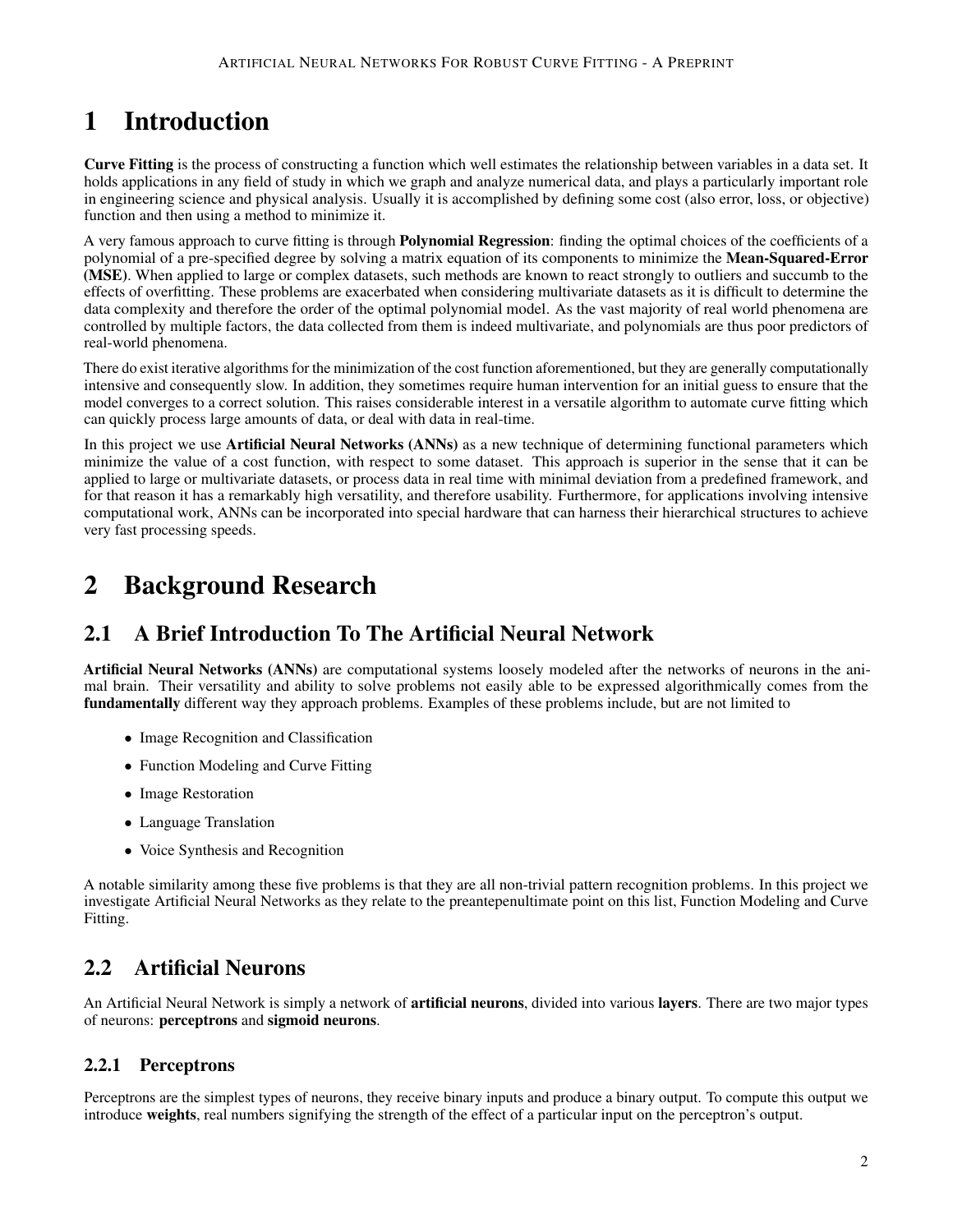The output, or **activation**, of a perceptron is determined by whether the value of the **weighted sum**  $\sum_{i=1}^{n} x_i w_i$  is greater than some threshold value. More explicitly,

$$
\text{Output} = \begin{cases} 0 & \text{if } \sum_{i=1}^{n} x_i w_i \le \text{threshold} \\ 1 & \text{if } \sum_{i=1}^{n} x_i w_i > \text{threshold} \end{cases} \tag{1}
$$

To make the notation less cumbersome, let  $x$  and  $w$  be the vectors of inputs and their corresponding weights, respectively and define a **bias** value  $b = -$ threshold. Then we get

$$
\text{Output} = \begin{cases} 0 & \text{if } w \cdot x + b \le 0 \\ 1 & \text{if } w \cdot x + b > 0 \end{cases} \tag{2}
$$

#### 2.2.2 Sigmoid Neurons

For our network to be able to learn in a predictable manner, we need the output(s) of the networks to be continuous functions of the input(s), however this is not the case with the perceptron model. Hence, we introduce a new type of neuron, the sigmoid neuron.

Sigmoid neurons function exactly the same as perceptrons, except the activation of the sigmoid neuron is not a piecewise function, it's rather defined by  $\sigma(w \cdot x + b)$ , where w and x are the vectors of the inputs and their corresponding outputs respectively, b is the bias, and  $\sigma(z)$  (the sigmoid function) is defined as

$$
\sigma(z) = \frac{1}{1 + e^{-z}}\tag{3}
$$



### 2.3 Artificial Neural Network Architecture

Artificial Neural Networks are divided in layers, with an arbitrary number of neurons in each layer. The first and last layers are the input and output layer respectively, and all layers in between are called **hidden layers**.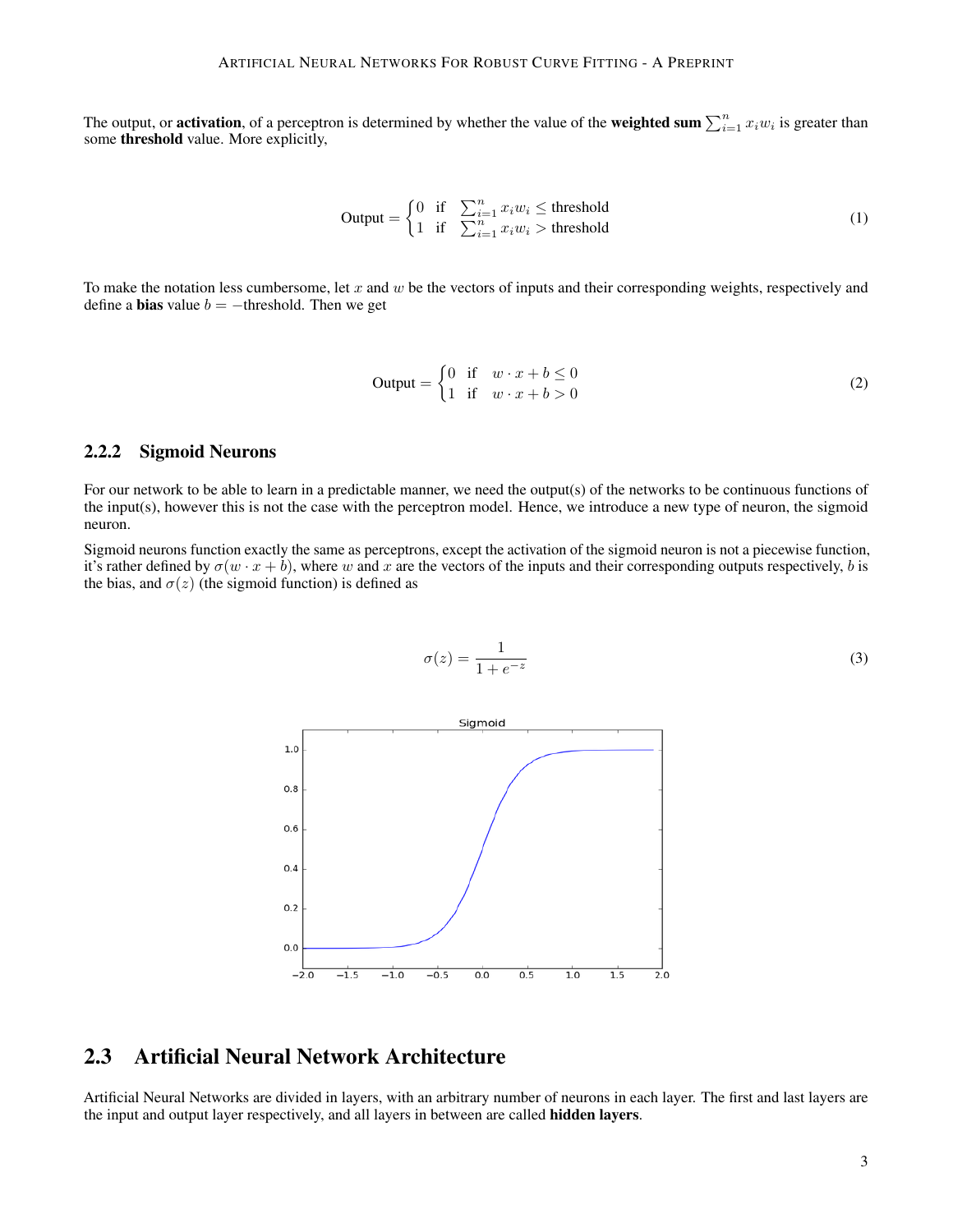

It is evident that the outputs from layer l are the inputs to layer  $l + 1$ . This repeated process of taking the outputs from one layer and inputting them to the next is called **forward-propagation**. Neural networks requiring only a forward-propagation system to find the output are called feed-forward neural networks.

When numbers are inputted to the network, they're multiplied by their corresponding weights and inputted to the neurons of the second layer. The weighted sum of each of the neurons is then added to their bias and put into the sigmoid activation function. These values are now multiplied by the weights of the connections between the second and third layers and the process is repeated until the last layer.

If we let

- $a_j^l$  denote the activation of the *j*th neuron in layer *l*
- $w_{j,k}^l$  denote the value of the weight connecting the jth neuron in layer l and the kth neuron in layer  $l-1$
- $b_j^l$  denote the bias of the *j*th neuron in layer l
- $n_l$  denote the number of neurons in layer  $l$

We can define a universal equation to find the activation of any neuron in our network

$$
a_j^l = \sigma\left(\left[\sum_{k=1}^{n_{l-1}} w_{j,k}^l a_k^{l-1}\right] + b_j^l\right) \tag{4}
$$

### 2.4 Training An Artificial Neural Network

The training process of an ANN is highly variable when it comes to the specifics, but the general structure is the following

- 1. Define a cost function (also error, loss, or objective function) of the network's parameters
- 2. Initialize the network with random parameters
- 3. Iterate a series of steps which changes the network parameters in such a way as to decrease the cost function

#### 2.4.1 The Mean-Squared-Error Cost Function

To be able to train our network we must define a **cost function** (or **error function**), showing how well our network is performing. This function takes in the parameters (weights and biases) of the network and a set of **training data**, which is data from which our network must 'learn', or to be less ambiguous, it is the data from which our network must generalize. In short, it is, quite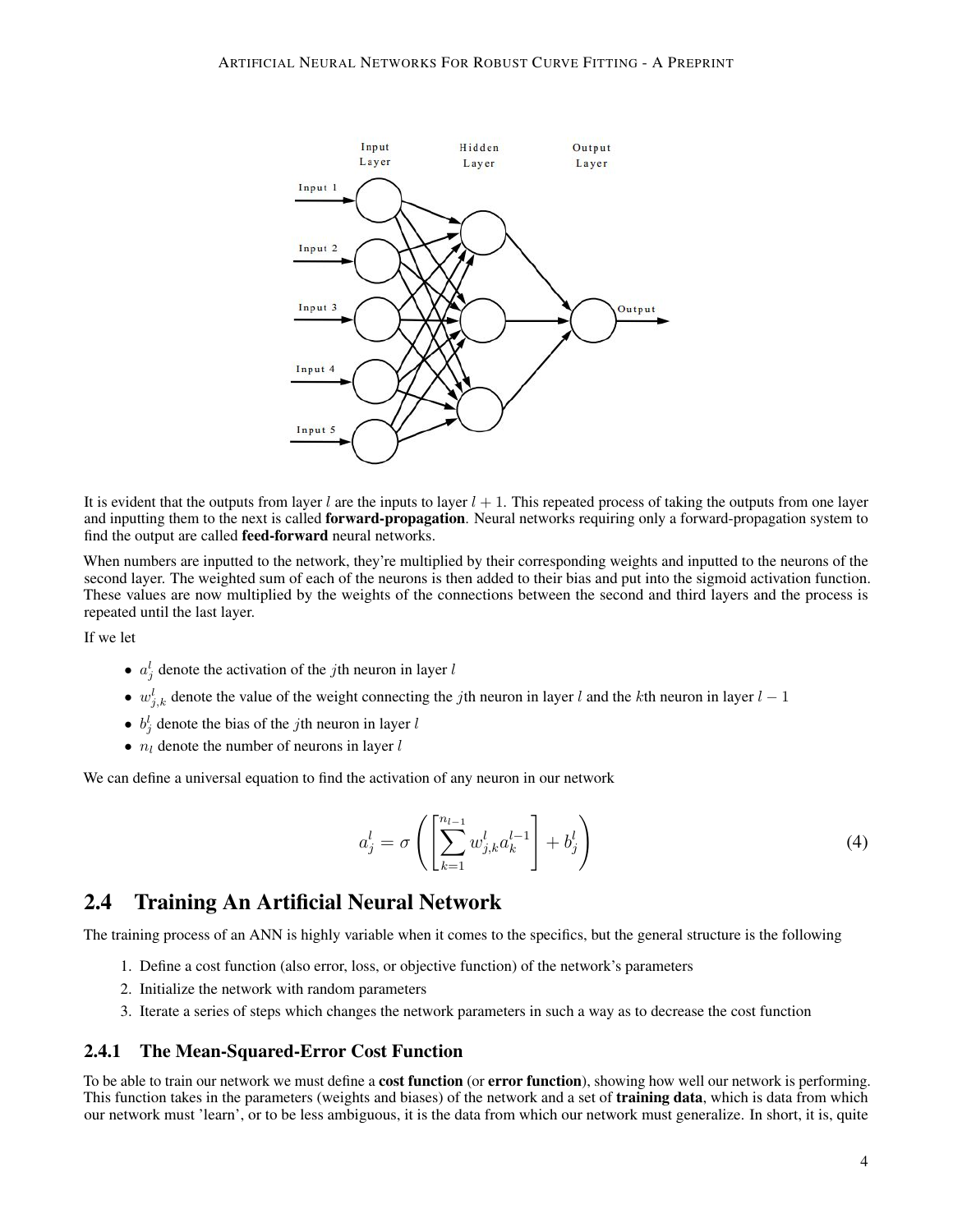literally, the training data. One such cost function is the **Mean-Squared-Error (MSE)** cost function, or quadratic cost function. The MSE cost function is defined as

$$
C(w, b) : \propto \sum_{x} ||y(x) - a^{L}(x)||^{2}
$$
 (5)

where we write the desired output and actual output of the network as  $y(x)$  and  $a<sup>L</sup>(x)$ , respectively, as they are functions of the inputs, x. Usually the constant of proportionality is  $1/2n$  but it does not matter as much as the general form of the equation. The MSE cost function is a good way of determining the error of a network as it gives a high value when even a single desired output is not close to the actual output since the raw difference is squared, and when the two outputs are close together, the raw difference (which is small) is squared to become even smaller, so that point is then basically ignored.

#### 2.4.2 Gradient Descent (GD)

Gradient Descent (GD) is the standard method by which we can train an ANN. It involves differentiating the cost function with respect to each weight and bias in the neural network, and using the resulting information to minutely alter each weight and bias to decrease the function. The extent to which each weight and bias is altered is controlled by a hyper-parameter called the **learning rate**, which is usually denoted by the lowercase greek letter  $\eta$ .

To make this more explicit, let us define the gradient descent mathematically.

Using the definition of a derivative, we can say that

$$
\lim_{\Delta w_{j,k},\Delta b_j^l\to 0} \left( \sum_{j,k} \frac{\partial C}{\partial w_{j,k}} \Delta w_{j,k} + \sum_{l,j} \frac{\partial C}{\partial b_j^l} \Delta b_j^l \right) = \Delta C \tag{6}
$$

So that for small  $\nabla w$  and  $\nabla b$  we can approximate

$$
\Delta C \approx \sum_{j,k} \frac{\partial C}{\partial w_{j,k}} \Delta w_{j,k} + \sum_{l,j} \frac{\partial C}{\partial b_j^l} \Delta b_j^l
$$
\n(7)

And we can make this equation less cumbersome by defining the vectors  $\Delta w$ ,  $\Delta b$  to be vectors of changes in each weight, and each bias, respectively, and  $\nabla w$ , and  $\nabla b$  to be equal to  $\frac{\partial C}{\partial \Delta w}$  and  $\frac{\partial C}{\partial \Delta b}$  respectively.

<span id="page-4-0"></span>Thus we can write:

$$
\Delta C \approx \nabla w \cdot \Delta w + \nabla b \cdot \Delta w \tag{8}
$$

<span id="page-4-2"></span>Now, it is easy to compute the values of all of the partial derivatives in the vectors  $\nabla w$  and  $\nabla b$  through computer aided differentiation, and it becomes easier still with the fact that neural networks possess quasi fractal-like architectures. What we wish to compute are the values of the vectors  $\Delta w$  and  $\Delta b$ . To do this, we let

$$
\Delta w = -\eta \nabla w \tag{9}
$$

$$
\Delta b = -\eta \nabla w \tag{10}
$$

<span id="page-4-3"></span><span id="page-4-1"></span>So that if we substitute these value into equation [\(8\)](#page-4-0), we get

$$
\Delta C \approx -\eta (||\nabla w||^2 + ||\nabla b||^2)
$$
\n(11)

Where  $\eta$  is some small, positive parameter, which was aforementioned as the learning rate. Two things that become apparent here from equation  $(11)$ :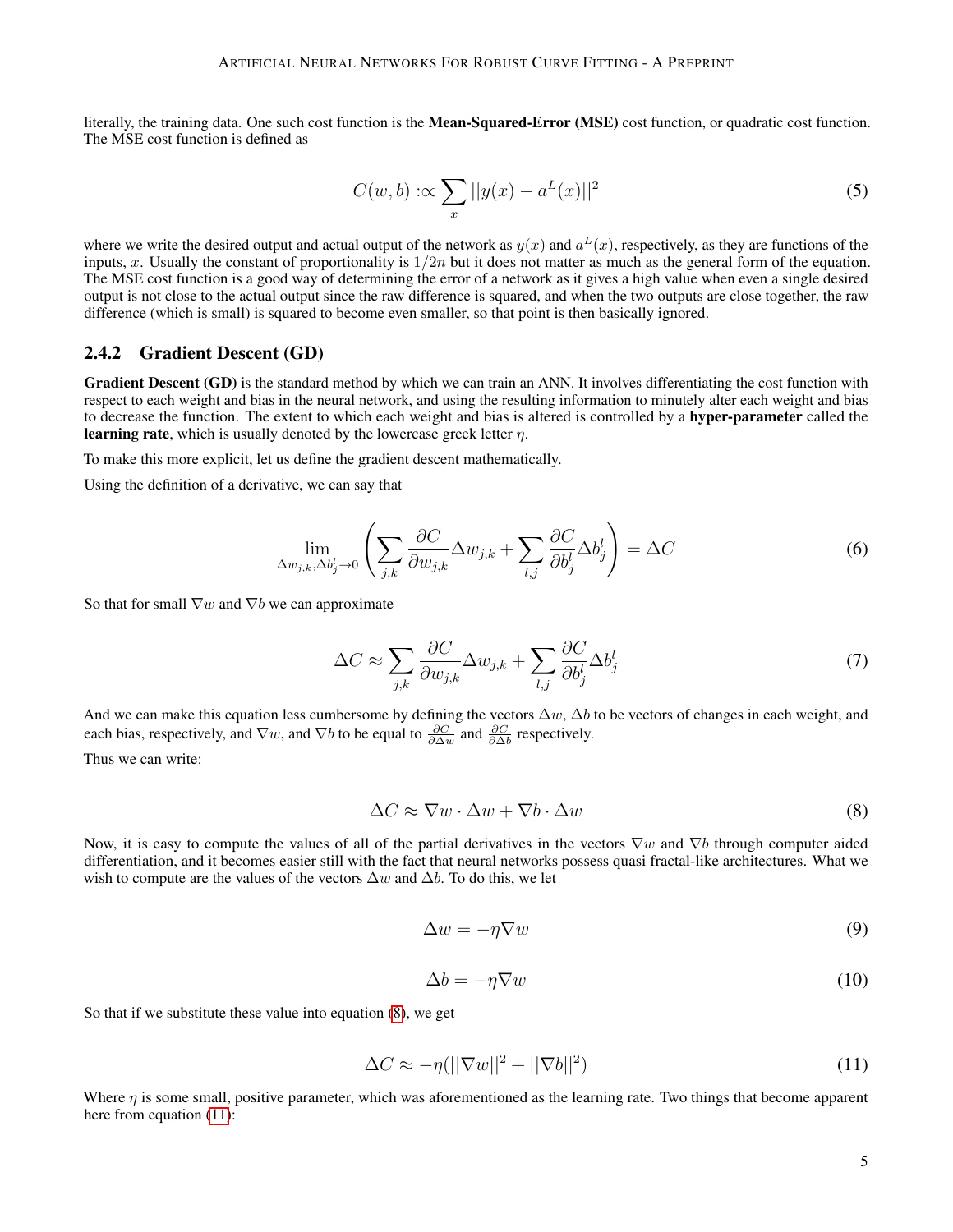- For every iteration of the changing of the weights and biases according to equations [\(9\)](#page-4-2) and [\(10\)](#page-4-3),  $\Delta C$  is always negative
- The above statement is only true for sufficiently small  $\eta$  within the bounds of the approximation of equation [\(11\)](#page-4-1)

The only way to ensure with very high certainty that  $\Delta C$  will decrease with each iteration of the changing of w and b is to make the learning rate parameter incredibly small (like  $1 \times 10^{-30}$ ), which would make training extremely slow. Thus, to sacrifice a bit of preciseness in favor of practicality is necessary in this situation. This can be done by making  $eta$  a moderately small number, such as 0.01.

Now let us define our weight-update and bias-update rules explicitly. Let  $w_{j,k}$  be the initial value of the weight and  $w'_{j,k}$  be the updated value. Similarly define  $b_j^l$  and  $b_j^{\prime l}$ . Then we get

$$
w'_{j,k} = w_{j,k} - \eta \frac{\partial C}{\partial w_{j,k}} \tag{12}
$$

$$
b_k^{\prime l} = b_k^l - \eta \frac{\partial C}{\partial b_k^l} \tag{13}
$$

This is essentially how GD works. We define a cost function, then repeatedly update the values of the weight and biases based on the learning rate and the derivative of the cost function with respect to each weight and bias until the cost of the network is acceptably low. In this sense, the training is never really *finished*. We rather abandon the training process once the accuracy of our network is sufficiently high. The only way we are forced to stop the training process is if accuracy on the training data reaches 100%, but in that case it is very likely that the network has overfit.

#### 2.4.3 Stochastic Gradient Descent (SGD)

Although Gradient Descent may work perfectly in theory, there exists a hindrance when applying it practically, and that is the time required for training. To find  $\nabla w$  and  $\nabla b$  we need to average their individual values over all the training data inputs x, so learning occurs very slowly. To combat this, a variation of gradient descent is introducted, called Stochastic Gradient Descent (SGD).

SGD works similarly in principle to normal GD with the distinction that the vectors  $\nabla w$  and  $\nabla b$  are not computed by averaging over entire training dataset, but by averaging a small, randomly selected sample of it, called a minibatch.

Notationally, let use denote a minibatch of size m as a set of training inputs  $(X_1, X_2, X_3, ..., X_m)$ . Usually, if m is large enough, then we can expect that

$$
\frac{1}{m} \sum_{i=1}^{m} \nabla w_{X_i} \approx \frac{1}{n} \sum_{x} \nabla w_x = \nabla w \tag{14}
$$

$$
\frac{1}{m}\sum_{i=1}^{m}\nabla b_{X_i} \approx \frac{1}{n}\sum_{x}\nabla b_x = \nabla b \tag{15}
$$

Where  $\nabla w_{X_i}$  and  $\nabla w_x$  denote the vectors of the partial derivatives of the cost function with respect to the training input  $X_i$  of the minibatch and a training input x, respectively. Notation for  $\nabla b$  follows similarly.

### 2.5 Engineering Goal

The main purpose of this project is to demonstrate the effectiveness of Artificial Neural Networks as a curve fitting model, and in particular, display its superiority over traditional methods such as polynomial regression.

There are three major criteria for this ANN model to satisfy:

- 1. Very High Scalability
- 2. Good Flexibility Between Accuracy and Speed
- 3. Insensitivity to Noise (An Avoidance of Overfitting)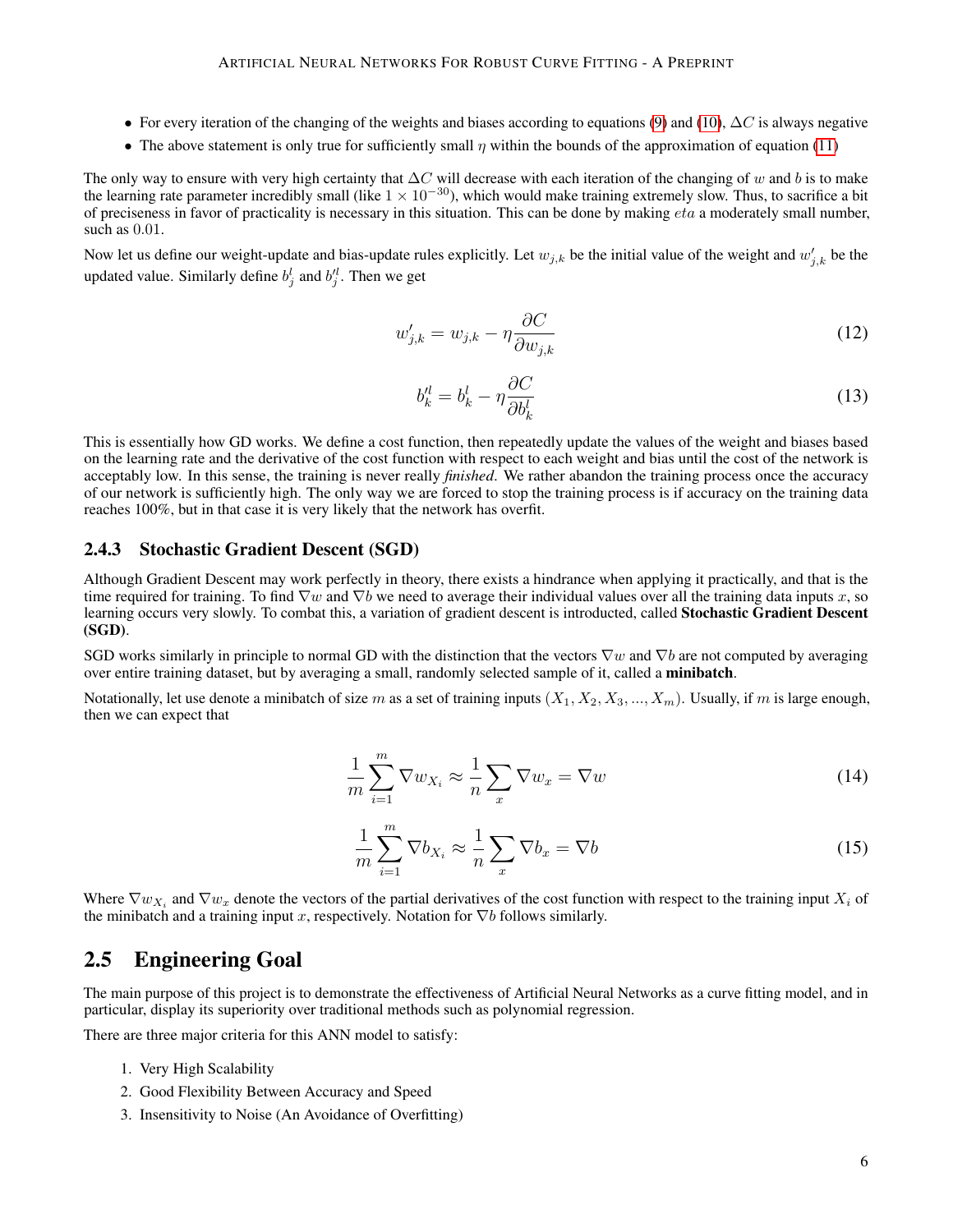#### ARTIFICIAL NEURAL NETWORKS FOR ROBUST CURVE FITTING - A PREPRINT

Immediately from our preliminary research we can see that ANNs possess inherent properties which resolve much of the design criteria.

- 1. The issue of scalability is very easily avoided just by considering the structure of neural nets. If we want to curve fit a function  $f: \mathbb{R}^n \to \mathbb{R}^k$  then we simply construct a network with n neurons in the input layer and k neurons in the output layer and train it with training data.
- 2. Since ANNs train by an iterative process, there is a clear speed-accuracy tradeoff, and thus training can be stopped at an arbitrary point in time to sacrifice accuracy for speed or vice versa. This ensures that a researcher can perform a quick approximation of lengthy analysis of any dataset.
- 3. There exist regularization methods to lower the responsiveness of the training algorithm to random noise in the training data, hence decreasing the effects of overfitting.

### 2.6 Virtual Materials

There were no physical materials in this project, but a multitude of virtual materials were used, which include

- Python 3.7.0 programming software
- Numpy Library for fast linear algebra
- Matplotlib library for easy graphing
- Sci-kit learn library for neural network construction

### 2.7 Procedure

There were three programs developed during the duration of this project, which were for the purposes of

- Data Collection for the ANN model
- Data Collection for the Polynomial model
- Comparison Program which Graphs and a trained ANN and polynomial along with Training and Test data

Code for each program can be found in Appendix A

Procedure for the main programs (Data collection) consisted of four main steps

- 1. Select ANN/polynomial parameters
- 2. Generate training dataset
- 3. Train ANN/polynomial to training dataset
- 4. Compute data and save to external text file

$$
y = \frac{k}{l} \left(\frac{x}{l}\right)^{k-1} \exp\left(-\left(x/l\right)^k\right)
$$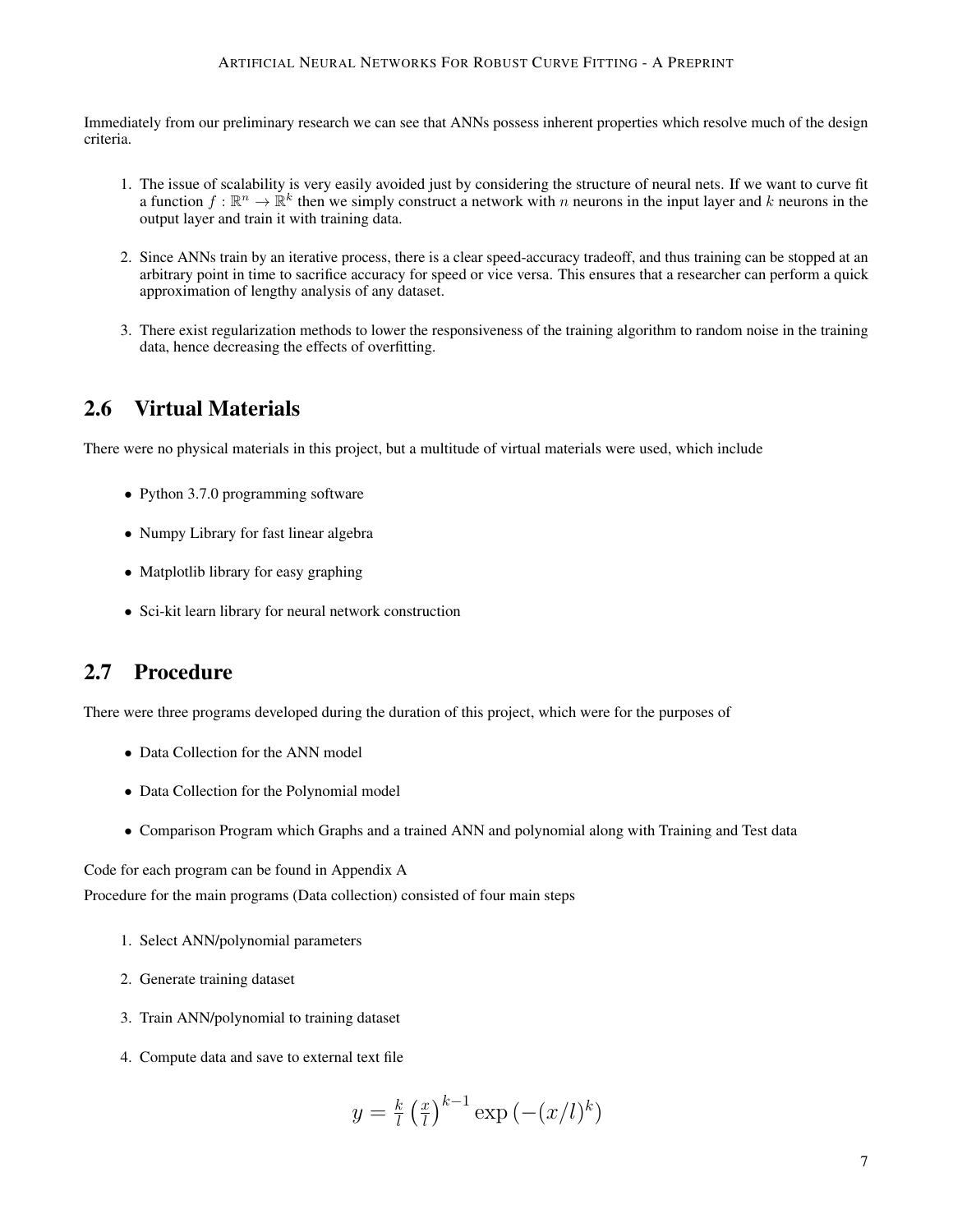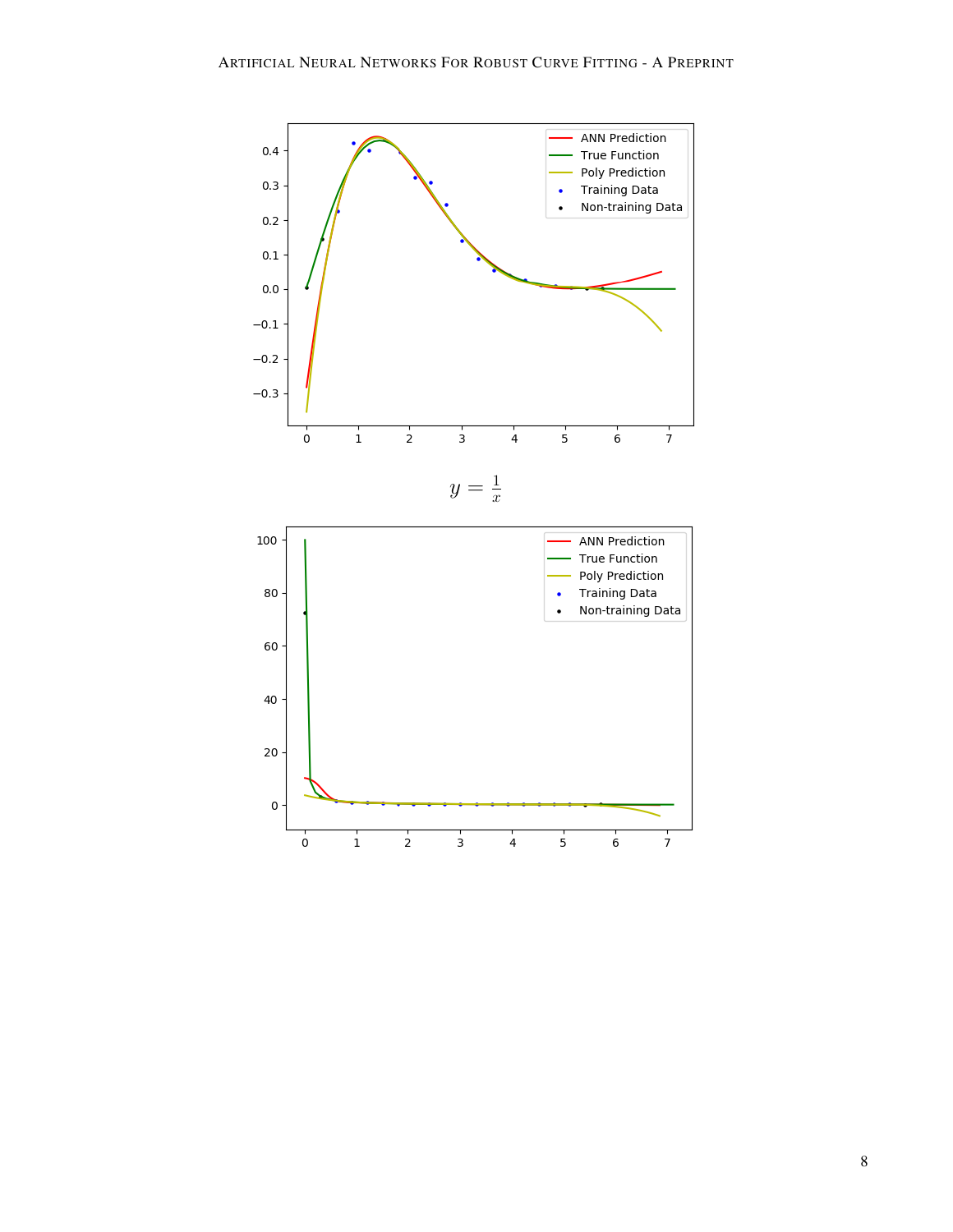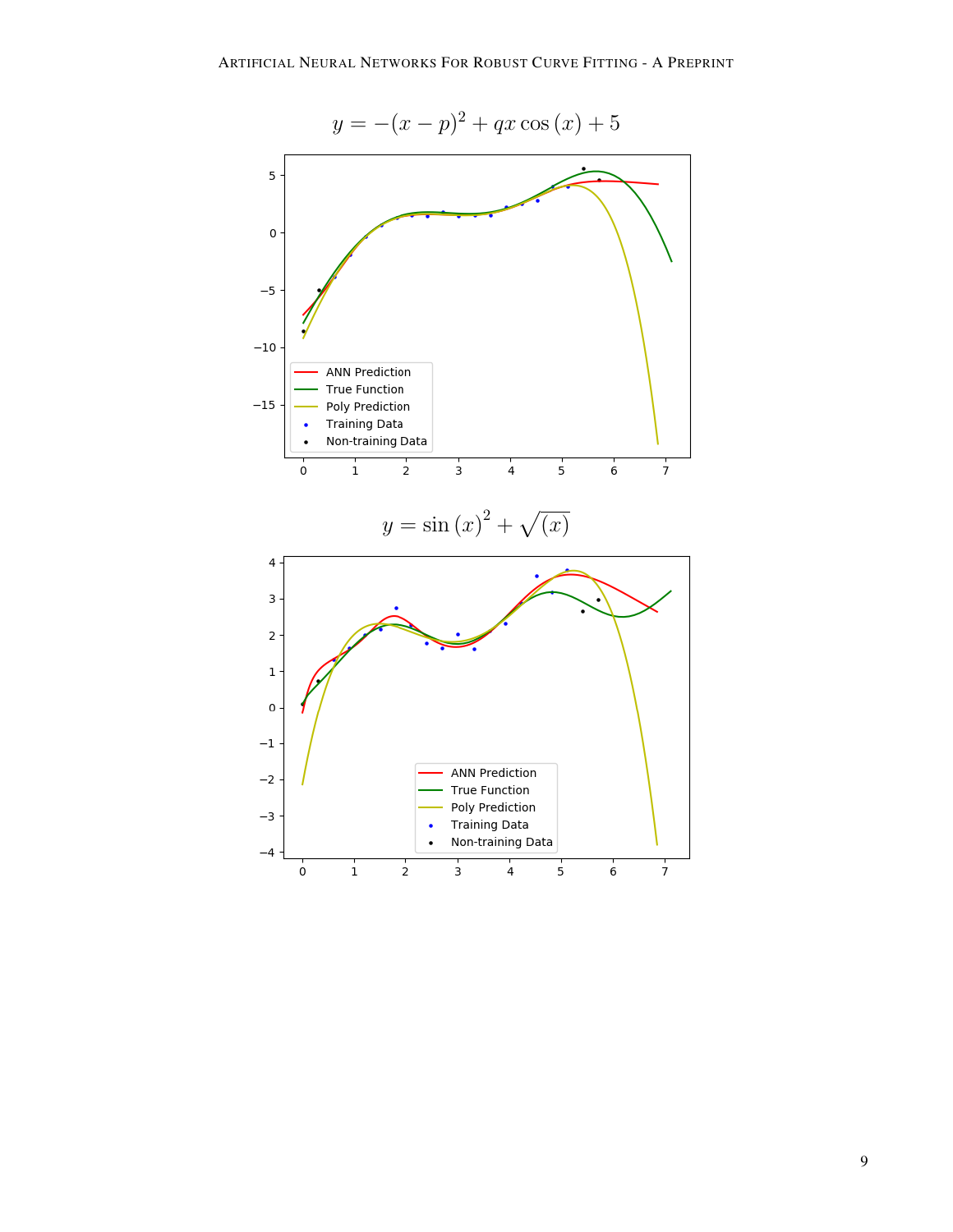

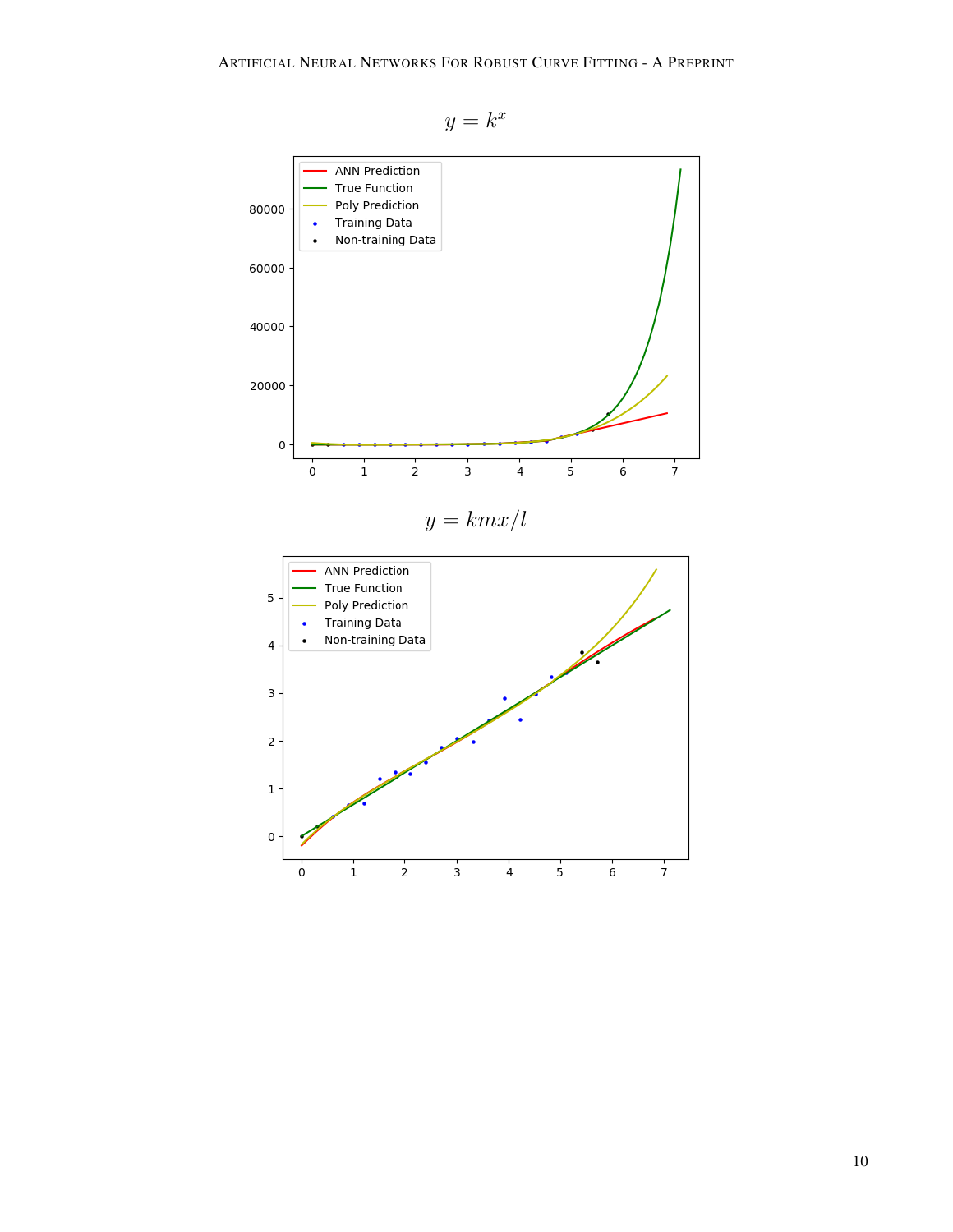$$
y = mx\sin(3mx - 2)
$$

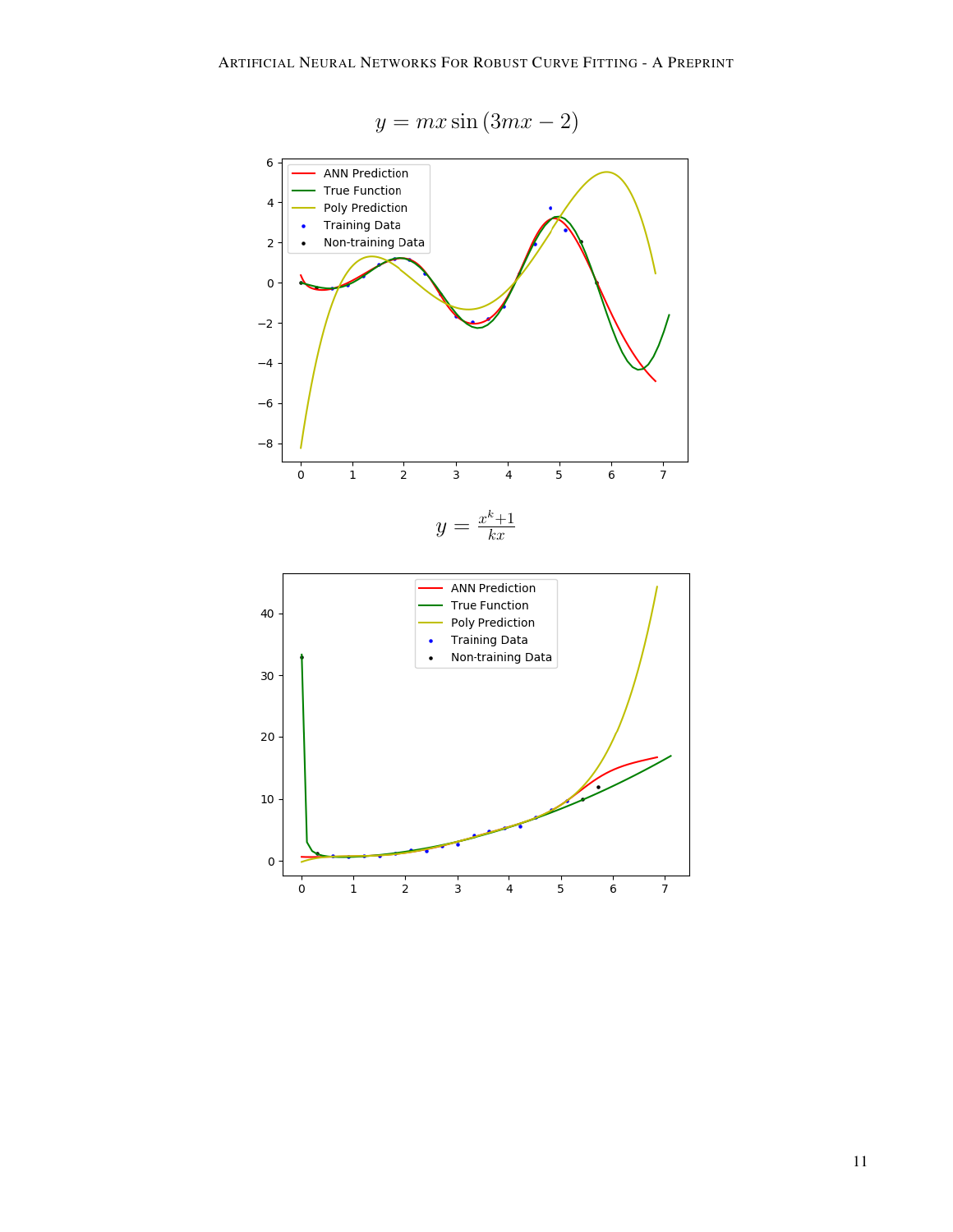

$$
y = \sqrt{x^2 + m} - \sqrt{2kx}
$$

These functions were chosen because they can simulate a wide range of possible shapes in their graphs. Therefore, by testing with data from these functions, the capabilities of the model were tested in a thorough and scientific manner

Now that miscellaneous information on the methodology has been provided, we may denote the entire procedure as the following:

- 1. Construct a three layer ANN of architecture  $[1 2k 1]$  with randomly initialized parameters/Select a polynomial order k.
- 2. Select a function,  $f(x)$  from the above list from which to generate training data
- 3. Construct a new function  $g(x) := f(x) + m$  where m denotes a random 10% error based on the normal distribution
- 4. Generate a training dataset of 15 sample points from  $g(x)$
- 5. Train the ANN model/polynomial model with the training dataset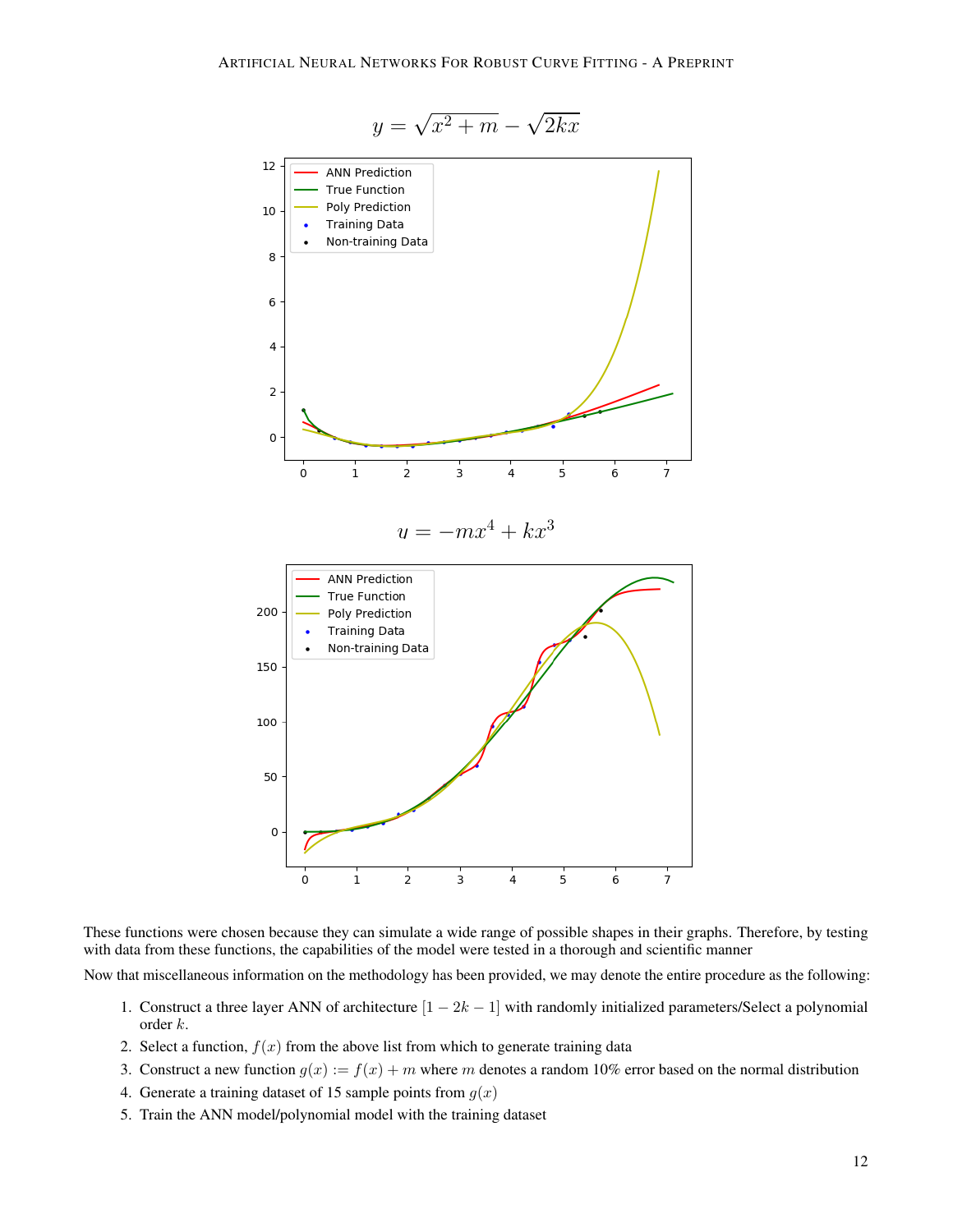- 6. Once the model has been trained, obtain data on
	- Time Elapsed Training
	- Mean-Squared-Error
	- Average Percent Accuracy
	- Number of Epochs Elapsed (ANN only)

where accuracies are measure with respect to the function  $f(x)$ .

- 7. Save the aforementioned data to an external text file
- 8. Perform 30 repetitions of steps 2-6 for each function
- 9. Perform one repetition of steps 1-7 for each  $k \in \{1, 2, 3, ..., 10\}$
- 10. Summarize resulting data (take averages)

### 2.8 Major Documentation Of Progress

There emerged 4 major versions of the ANN program out of the continuous process of testing and bettering the design. Below is a comprehensive list of the version name and the changes associated with it.

- Version 1 Basic ANN Mechanics: Training and numerical output of ANN based on input after training.
- Version 2 Introduction of Polynomial Regression: Polynomials as a comparison benchmark and graphing of predictions after training
- Version 3 Epoch Checking: An acceptable accuracy level is set and after each epoch of training, the ANN model's accuracy is compared to the acceptable accuracy. If it is greater, then training terminates.
- Version 4 Update of Accuracy Algorithms: Percent accuracy is introduced and the MSE is updated to be faster
- Version 5 Learning Rate Decay: This is the latest update and has not been tested yet. The main addition is the incorporation of a system that stores the parameters of the ANN of the previous epoch, so that if accuracy decreases between two epochs, the code reverts back to the older parametric settings, redefines the learning rate as 2/3 of itself, and continues training. This allows for the existence of learning rate decay without another hyperparameter.

A much more inclusive documentation can be found in the project written logbook.

# 3 Data

The cumulative data acquired can be summarized with the following graphs:

# 4 Conclusion

### 4.1 General Project Conclusions

In this project the plausibility of using Artificial Neural Networks (ANNs) as a regression model was tested. It was found that three-layer ANNs usually took longer than polynomial regression and had roughly similar accuracy, however, their rate of overfitting was incredibly lower and their usability was remarkably higher than polynomials. It was also observed that they were much less reliant on initial conditions, unlike polynomials which were very sensitive to their degree, and for this reason, ANNs are so much more resilient than their ANN counterparts. It was observed that in a three layer network, the optimum number of neurons for speed was around 12, and although there was an improvement of accuracy as the number of neurons increased, there was no big improvement after 14 neurons It is theorized that using deeper neural networks will greatly improve performance due to more layers of complexity, allowing the network to model more complicated datasets. This might introduce new problems, however, such as overfitting, but these can be solved with regularization, altering the activation function, and other techniques. It is intended to continue development of the ANN model and perform testing on multi-dimensional datasets to investigate its scalability. The full potential of ANNs as a curve fitting model was not revealed, but rather previewed in this project. It is conjectured that it will however be revealed upon further development and testing upon multivariate datasets with deeper networks, as this is where we can no longer apply standard methods with confidence.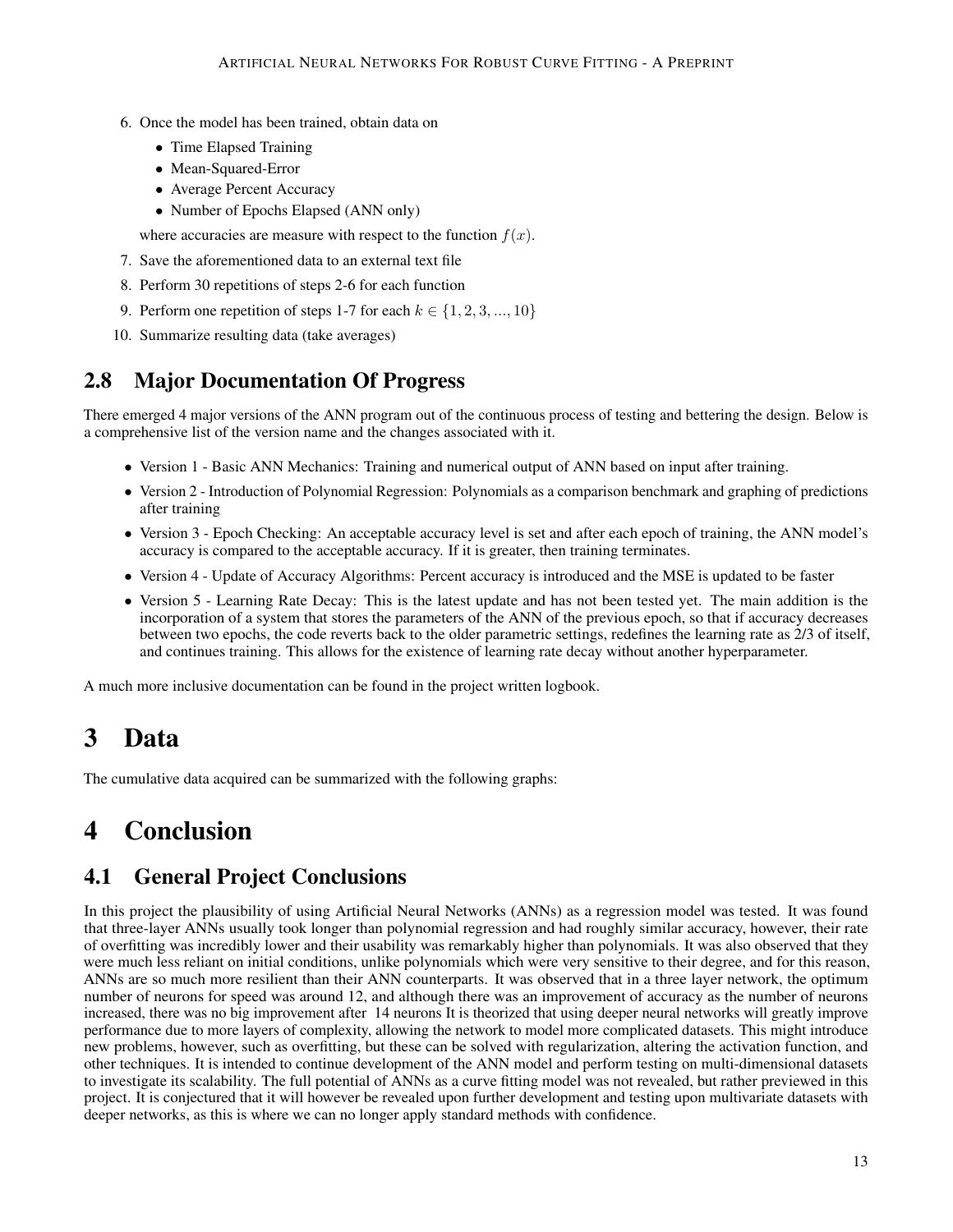## 4.2 Implications Of Data

A Two Sample T-test was conducted on the lists of the different Mean-Squared-Errors for the ANN and polynomial models for each individual class of functions. The average p value over these functional classes was computed to be 0.0370, meaning the data was statistically significant.

The data itself strongly implies a number of results:

The pair of activation function and loss minimization method that yielded the highest accuracy (lowest MSE) was hyperbolic tangent + LBFGS.

Testing different network architectures with hyperbolic tangent activation function + LBFGS yielded the result that 17 neurons tended to be optimal for curve fitting 2D datasets around the complexity of those used in this project.

From qualitative analysis of the graphs produced comparing the predictions of the models, it was found that ANNs were remarkably better for extrapolation than polynomials.

It was also seen from qualitative analysis that ANNs succumbed less to overfitting and hence were more usable, even when the number of neurons in the hidden layer was ridiculously large.

For these reasons, the researcher concludes that Artificial Neural Networks are superior to polynomials for curve fitting.

Unlike the polynomial graphs, there exists variation in the ANN graphs as parameters are initialized randomly (local minima)

## 4.3 Real-World Applications

Curve fitting has a huge plethora of applications in the real-world, some of which include:

- Predicting concrete failure time through manufacturing data (compressive strength)
- Mass spectrometry (Applications in radar, sonar, MRI/XRAY, signal processing).
- Behavioral analysis of populations
- Migration patterns of refugees
- Comparing reaction rates (analyzing effects if various catalysts)
- Predicting motion of one mechanism given another that is contiguous to it, or contiguous to other mechanisms that are contiguous to the mechanism of interest.

The last point on this list was lightly tested with ANNs and polynomial and although it was found that the polynomial model attained an accuracy higher by 1.3% (given that the correct order was chosen), it was demonstrated that ANNs are indeed well working predictors of natural phenomena.

The ANN model was also tested on other real-world datasets including, but not limited to:

Crank angle vs. displacement of a load of a deep drawing press. Compressive strength of concrete given age and manufacturing details Data resembling Weibull Distributions (common probability distributions)

The tests demonstrated that ANNs are applicable to real world situations.

Background: The Deep drawing press is a metal forming operation which essentially compresses metals with a hydraulic press to alter the shape of the metal.The mechanism used for this consists of three 4 bar chains which link the crank to the sliding press. The process of curve fitting through an ANN has been applied to the link mechanism of this machine.

Training Data: [(0, 46.9), (60, 53.8), (90.0, 58.527), (120, 61.453), (150, 63.302), (180, 65.824), (220, 68.436), (270, 64.256), (313, 53.727), (320, 51.918)]

Test Data: [(91, 50.9), (106, 53.5), (121, 56), (136, 58.3), (151, 60), (166, 61.3), (181, 62.2), (196, 63.2), (211, 64.3), (226, 65.6), (241, 67), (256, 68), (271, 68.4), (286, 68.1), (301, 66.8), (316, 64.5), (331, 61.2), (346, 57.4)]

Again, the orange model is an ANN ([1-15-1]), the blue model is polynomial (degree 5) and the red line is the pure function.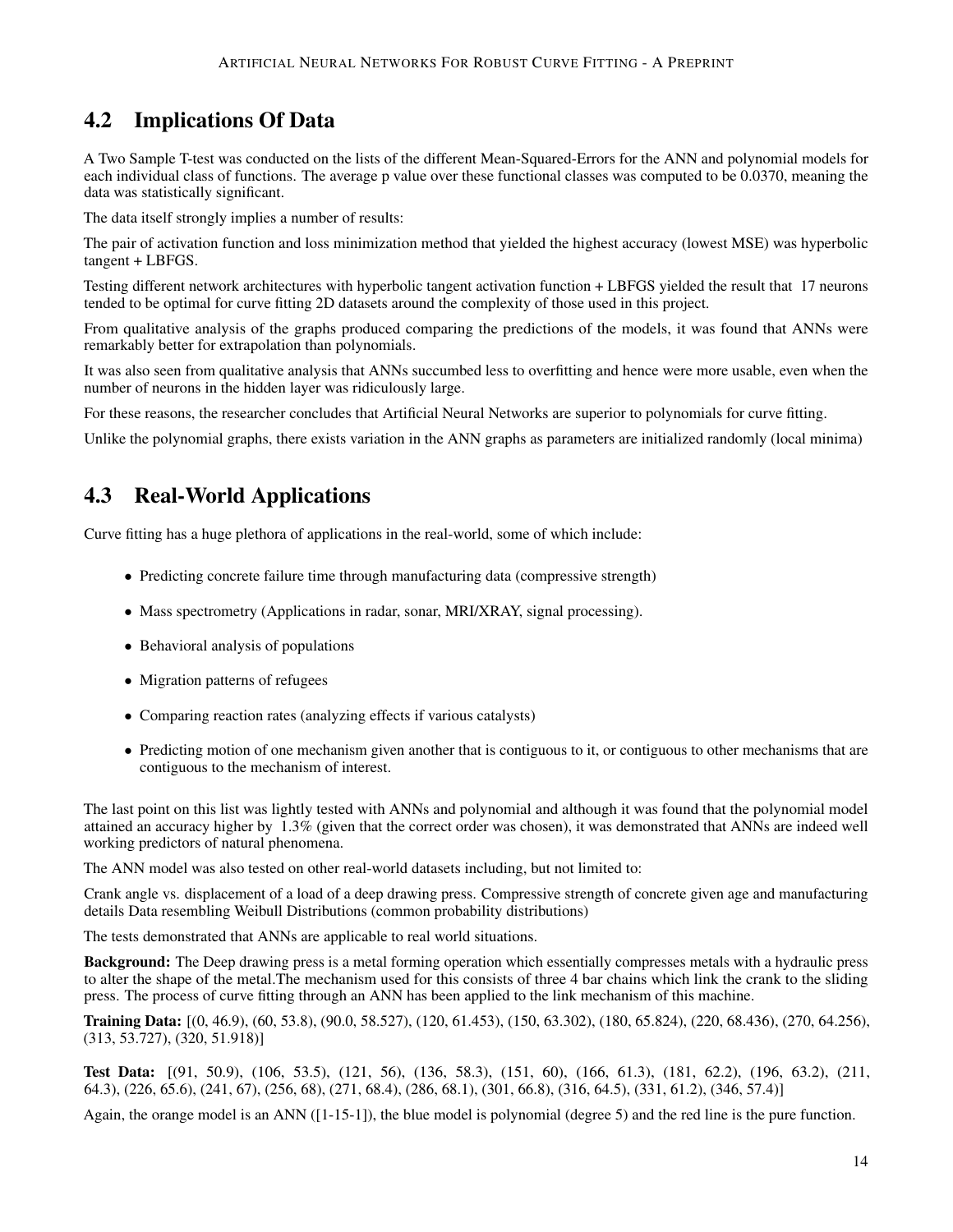

What is interesting is the effect of drastically changing the number of degrees of freedom for each model. For example, changing the ANN architecture to [1-35-1] while maintaining the polynomial model at degree 3 yields the following graph.



However, if we consider the effect of changing the polynomial degree to even 10 while maintaining the ANN model at [1-15-1] we get the following graph.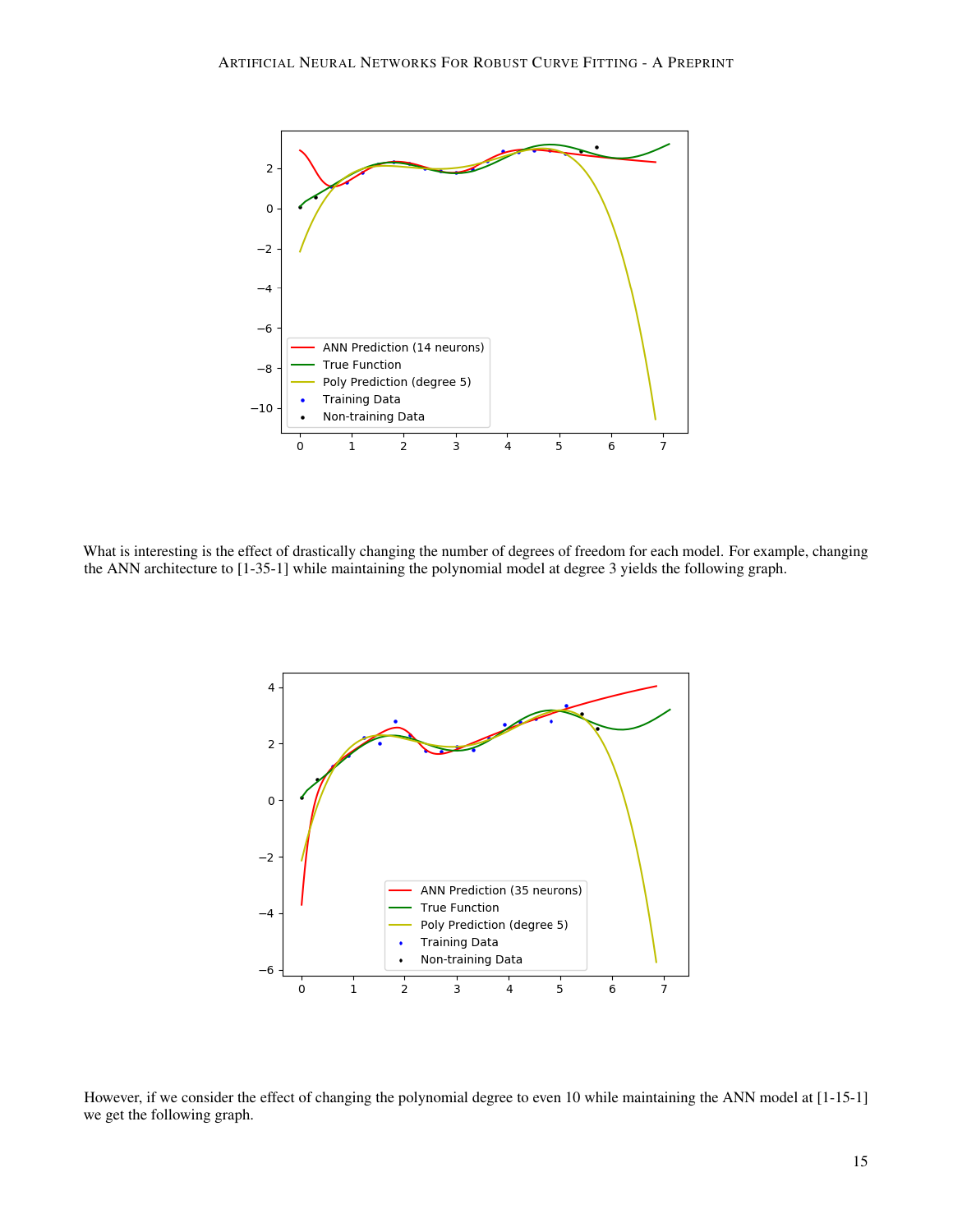

The polynomial has overfit to such an extent that when there is a lack of training data near the right edge of the graph, it explodes. In comparison to the ANN model, the polynomial model has a serious overfitting problem. What's more is that the number of degrees of freedom in the ANN model is actually double the amount of the polynomial one due to 50 weights from layer 1 to layer 2 and likewise from layers 2 to 3. Now add on to this the number of individual bias values and we see that the ANN model is remarkably more useful for cases where we don't know the data complexity and hence cannot determine the optimal degree of the polynomial that may curve fit the data.

# 4.4 Future Research

Future research is intended to be on curve fitting with more complex ANNs, particularly deeper ones. Three layer ANNs has shown that ANNs in general have a huge amount of potential in numerical curve fitting and increasing the number of dimensions of freedom will unleash it. The following is a rough list of future work to be done.

- Using a different gradient descent algorithm. SGD is actually the second slowest. Adagrad or some other momentum based one seems desirable as it avoid local minima.
- Testing different network architectures. Testing deeper networks is hypothesized to vastly decrease runtime and increase usability, and networks mimicking multivariate functions are hypothesized to be more practical
- Using the ReLU or Hyperbolic Tangent activation functions. Using the hyperbolic tangent functions as the activation functions for the network could expand the range of the network to negative values, and using ReLU activation functions such as Leaky ReLU could get rid of the need to scale and rescale data entirely. Both of these increase network usability and to a certain extent, accuracy and speed.
- This is the most important of all: Testing in a more practical way. Current testing was limited to simulating datasets, but curve fitting real-world datasets provides to the testing process a more accurate representation of what the network will be used for and thus is more rigorous.

## 4.5 Error Analysis

The following are some choices that may have affected the results:

- There were five functions used for testing the models. Using more functions to test the two models would have caused more accurate results since they would model a much wider variety of graph shapes.
- The choice of functions. Sufficiently high degree polynomials fit every function with a high degree of accuracy (> 90%) except for the asymptotic Function 2 due to the fact that polynomials have poor asymptotic properties. The representation of asymptotic function used while testing may not accurately reflect the distribution of data in the real